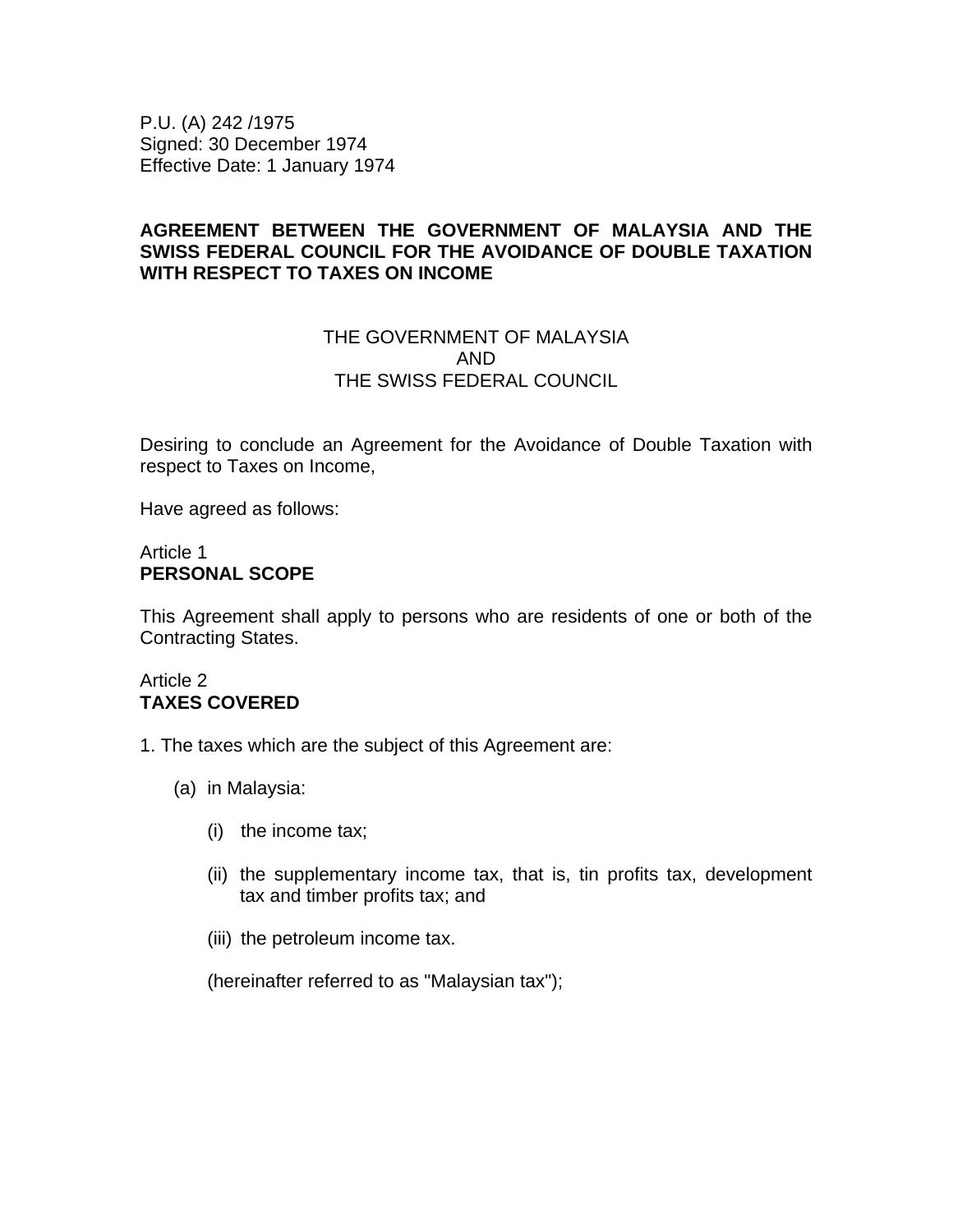(b) in Switzerland:

the Federal, cantonal and communal taxes on income (total income, earned income, income from capital, industrial and commercial profits, capital gains, and other items of income).

(hereinafter referred to as "Swiss tax").

2. This Agreement shall also apply to any other taxes of a substantially similar character to those referred to in the preceding paragraph of this Article imposed in addition to, or in place of, the existing taxes in either Contracting State after the date of signature of this Agreement.

3. The competent authorities of the Contracting States shall notify to each other any important changes which have been made in their respective taxation laws.

4. This Agreement shall not apply to Federal anticipatory tax withheld at the source on prizes in a lottery.

# Article 3 **GENERAL DEFINITIONS**

- 1. In this Agreement, unless the context otherwise requires:
	- (a) the term "Malaysia" means the Federation of Malaysia and includes any area adjacent to the territorial waters of Malaysia which, in accordance with international law has been or may hereafter be designated under the laws of Malaysia concerning the Continental Shelf as an area within which the rights of Malaysia with respect to the sea bed and sub-soil and their natural resources may be exercised;
	- (b) the term "Switzerland" means the Swiss Confederation;
	- (c) the terms "one of the Contracting States" and "the other Contracting State" mean Malaysia or Switzerland, as the context requires;
	- (d) the term "tax" means Malaysian tax or Swiss tax, as the context requires;
	- (e) the term "company" means any body corporate or any entity which is treated as a body corporate under the taxation laws of the respective Contracting States;
	- (f) the term "person" shall have the meaning assigned to it in the taxation laws in force in the respective Contracting States;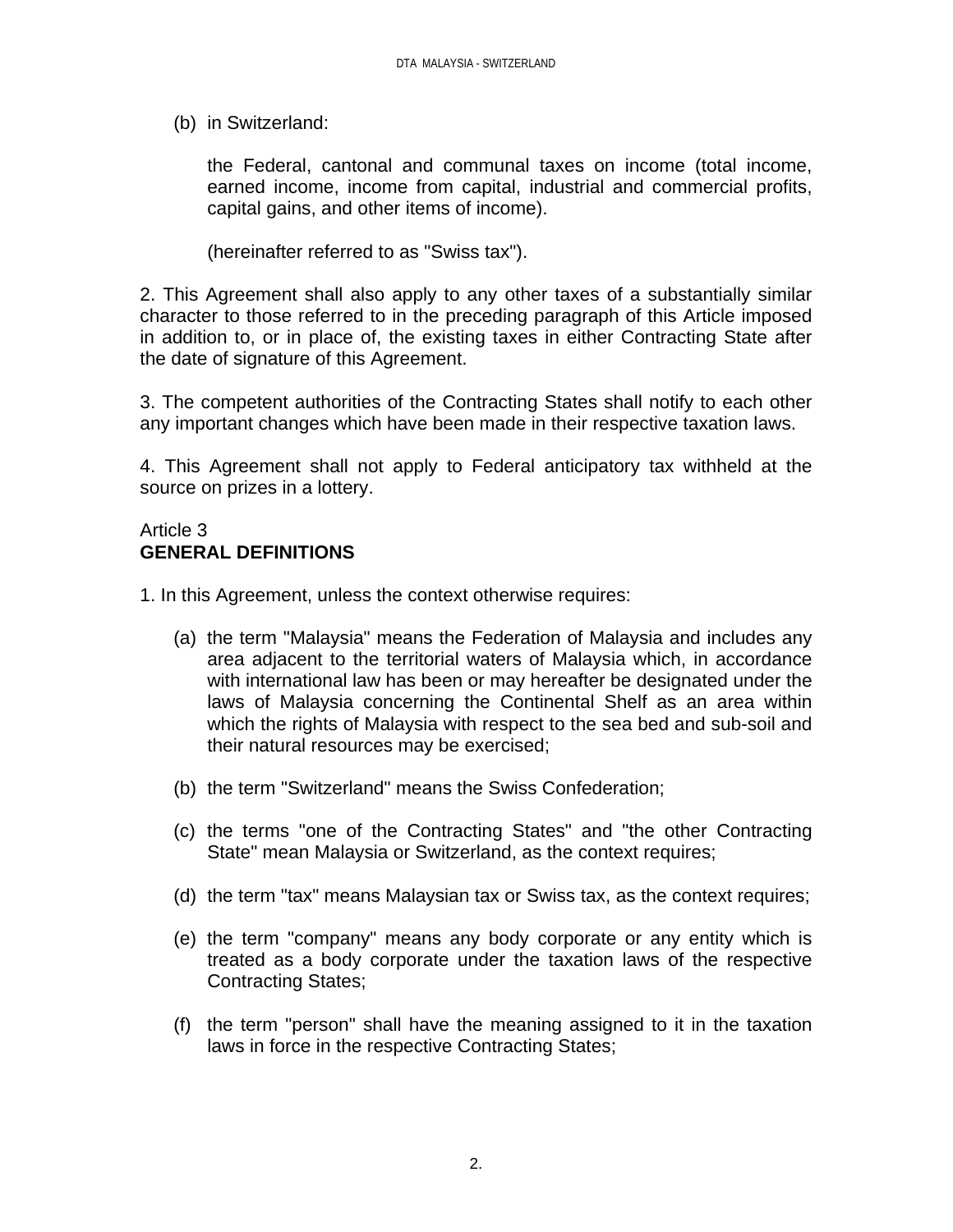- (g) the terms "Malaysian enterprise" and "Swiss enterprise" mean respectively an enterprise carried on by a resident of Malaysia and an enterprise carried on by a resident of Switzerland;
- (h) the terms "enterprise of one of the Contracting States" and "enterprise of the other Contracting State" mean a Malaysian enterprise or a Swiss enterprise, as the context requires;
- (i) the term "income" includes profits;
- (j) the term "national" means all individuals who are citizens of one of the Contracting States and all legal persons, associations and other entities deriving their status as such from the law in force in one of the Contracting States;
- (k) the term "international traffic" means any transport by a ship or aircraft operated by an enterprise of one of the Contracting States, except when the ship or aircraft is operated solely between places in the other Contracting State;
- (l) the term "competent authority" means, in the case of Malaysia, the Minister of Finance or his authorised representative, and in the case of Switzerland, the Director of the Federal Tax Administration or his authorised representative.

2. In the application of this Agreement by one of the Contracting States, any term not otherwise defined shall, unless the context otherwise requires, have the meaning which it has under the laws of that Contracting State relating to the taxes which are the subject of this Agreement.

# Article 4 **FISCAL DOMICILE**

1. For the purposes of this Agreement, the terms "resident of one of the Contracting States" and "resident of the other Contracting State" mean a resident of Malaysia or a resident of Switzerland, as the context requires; and the term "resident of Malaysia" means any person who is resident in Malaysia for the purposes of Malaysian tax; and the term "resident of Switzerland" means any person who is resident in Switzerland for the purposes of Swiss tax.

2. Where by reason of the provisions of paragraph 1 of this Article an individual is a resident of both Contracting States, then his status shall be determined in accordance with the following rules:

(a) He shall be deemed to be a resident of the Contracting State in which he has a permanent home available to him. If he has a permanent home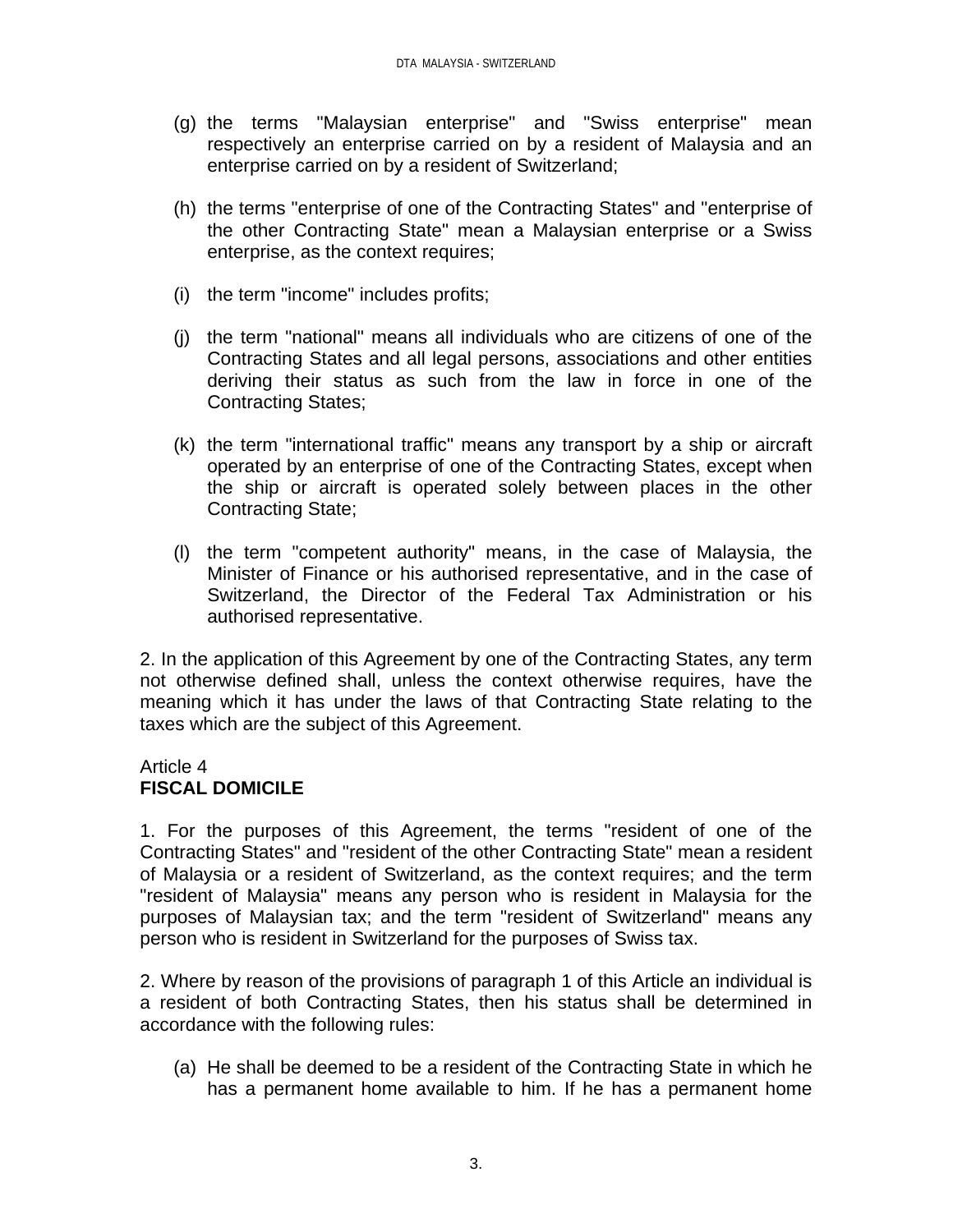available to him in both Contracting States, he shall be deemed to be a resident of the Contracting State with which his personal and economic relations are closer;

- (b) If the Contracting State with which his personal and economic relations are closer cannot be determined, or if he has not a permanent home available to him in either Contracting State, he shall be deemed to be a resident of the Contracting State in which he has an habitual abode;
- (c) If he has an habitual abode in both Contracting States or in neither of them, he shall be deemed to be a resident of the Contracting State of which he is a national;
- (d) If he is a national of both Contracting States or of neither of them, the competent authorities of the Contracting States shall determine the question by mutual agreement.

3. Where by reason of the provisions of paragraph 1 of this Article a person other than an individual is a resident of both Contracting States, then it shall be deemed to be a resident of the Contracting State in which its place of effective management is situated.

# Article 5 **PERMANENT ESTABLISHMENT**

1. For the purposes of this Agreement, the term "permanent establishment" means a fixed place of business in which the business of the enterprise is wholly or partly carried on.

- 2. The term "permanent establishment" shall include especially:
	- (a) a place of management;
	- (b) a branch;
	- (c) an office;
	- (d) a factory;
	- (e) a workshop;
	- (f) a mine, oil well, quarry or other place of extraction of natural resources;
	- (g) a building site or construction, installation or assembly project which exists for more than six months;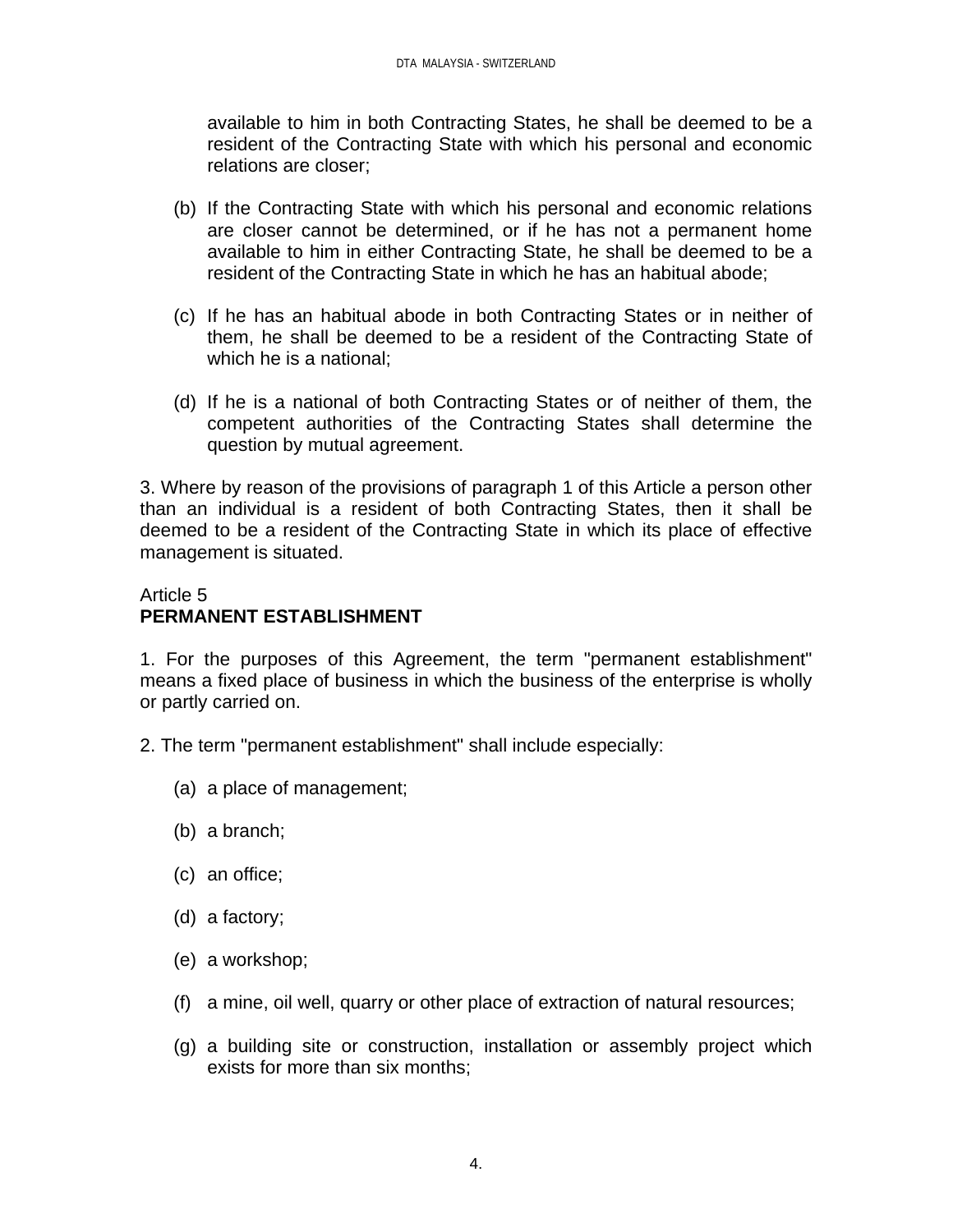- (h) A farm or plantation;
- (i) a place of extraction of timber or other forest produce.
- 3. The term "permanent establishment" shall not be deemed to include:
	- (a) the use of facilities solely for the purpose of storage, display or delivery of goods or merchandise belonging to the enterprise;
	- (b) the maintenance of a stock of goods or merchandise belonging to the enterprise solely for the purpose of storage, display or delivery;
	- (c) the maintenance of a stock of goods or merchandise belonging to the enterprise solely for the purpose of processing by another enterprise;
	- (d) the maintenance of a fixed place of business solely for the purpose of purchasing goods or merchandise, or collecting information, for the enterprise;
	- (e) the maintenance of a fixed place of business solely for the purpose of advertising, for the supply of information, for scientific research or for similar activities which have a preparatory or auxiliary character, for the enterprise.

4. An enterprise of one of the Contracting States shall be deemed to have a permanent establishment in the other Contracting State if it carries on supervisory activities in that other Contracting State for more than six months in connection with a construction, installation or assembly project which is being undertaken in that other Contracting State.

5. Subject to the provisions of paragraph 6 of this Article, a person acting in one of the Contracting States on behalf of an enterprise of the other Contracting State shall be deemed to be a permanent establishment in the first-mentioned Contracting State if:

- (a) he has, and habitually exercises in that first-mentioned Contracting State, an authority to conclude contracts in the name of the enterprise, unless his activities are limited to the purchase of goods or merchandise for the enterprise; or
- (b) he maintains in the first-mentioned Contracting State a stock of goods or merchandise belonging to the enterprise from which he regularly fills orders on behalf of the enterprise.

6. An enterprise of one of the Contracting States shall not be deemed to have a permanent establishment in the other Contracting State merely because it carries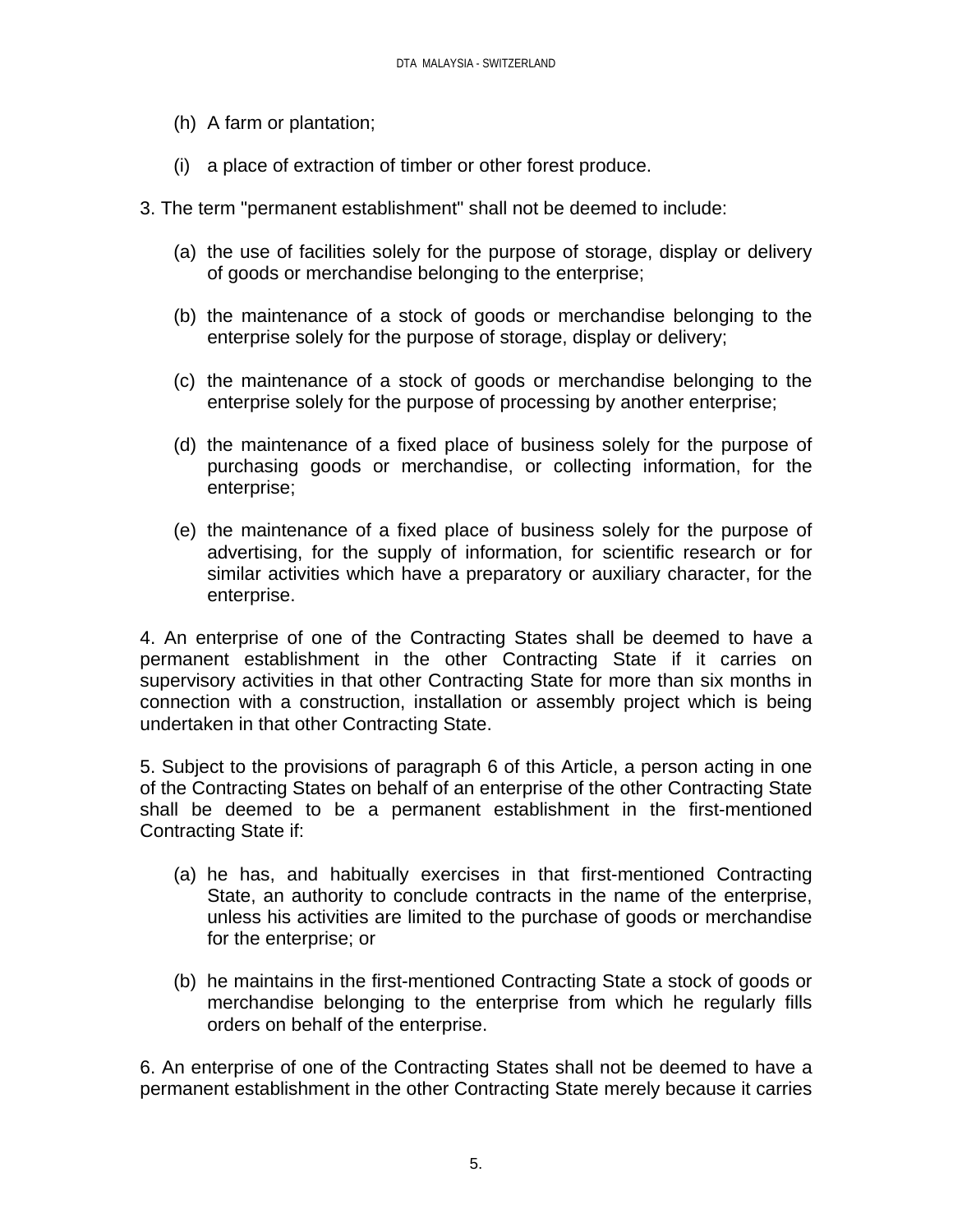on business in that other Contracting State through a broker, general commission agent or any other agent of an independent status, where such persons are acting in the ordinary course of their business.

7. The fact that a company which is a resident of one of the Contracting States controls or is controlled by a company which is a resident of the other Contracting State or which carries on business in that other Contracting State (whether through a permanent establishment or otherwise) shall not of itself constitute either company a permanent establishment of the other.

### Article 6 **INCOME FROM IMMOVABLE PROPERTY**

1. Income from immovable property may be taxed in the Contracting State in which such property is situated.

2. The term "immovable property" shall be defined in accordance with the law of the Contracting State in which the property in question is situated. The term shall in any case include property accessory to immovable property, livestock and equipment used in agriculture and forestry, rights to which the provisions of general law respecting landed property apply, usufruct of immovable property and rights to variable or fixed payments as consideration for the working of, or the right to work, mineral deposits, sources and other natural resources; ships and aircraft shall not be regarded as immovable property.

3. The provisions of paragraph 1 of this Article shall apply to income derived from the direct use, letting, or use in any other form of immovable property.

4. The provisions of paragraphs 1 and 3 of this Article shall also apply to the income from immovable property of an enterprise and to income from immovable property used for the performance of professional services.

# Article 7 **BUSINESS PROFITS**

1. The income of an enterprise of one of the Contracting States shall be taxable only in that Contracting State, unless the enterprise carries on business in the other Contracting State through a permanent establishment situated therein. If the enterprise carries on business as aforesaid, the income of the enterprise may be taxed in that other Contracting State but only so much of that income as is attributable to that permanent establishment.

2. Where an enterprise of one of the Contracting States carries on business in the other Contracting State through a permanent establishment situated therein, there shall in each Contracting State be attributed to that permanent establishment the income which it might be expected to make if it were a distinct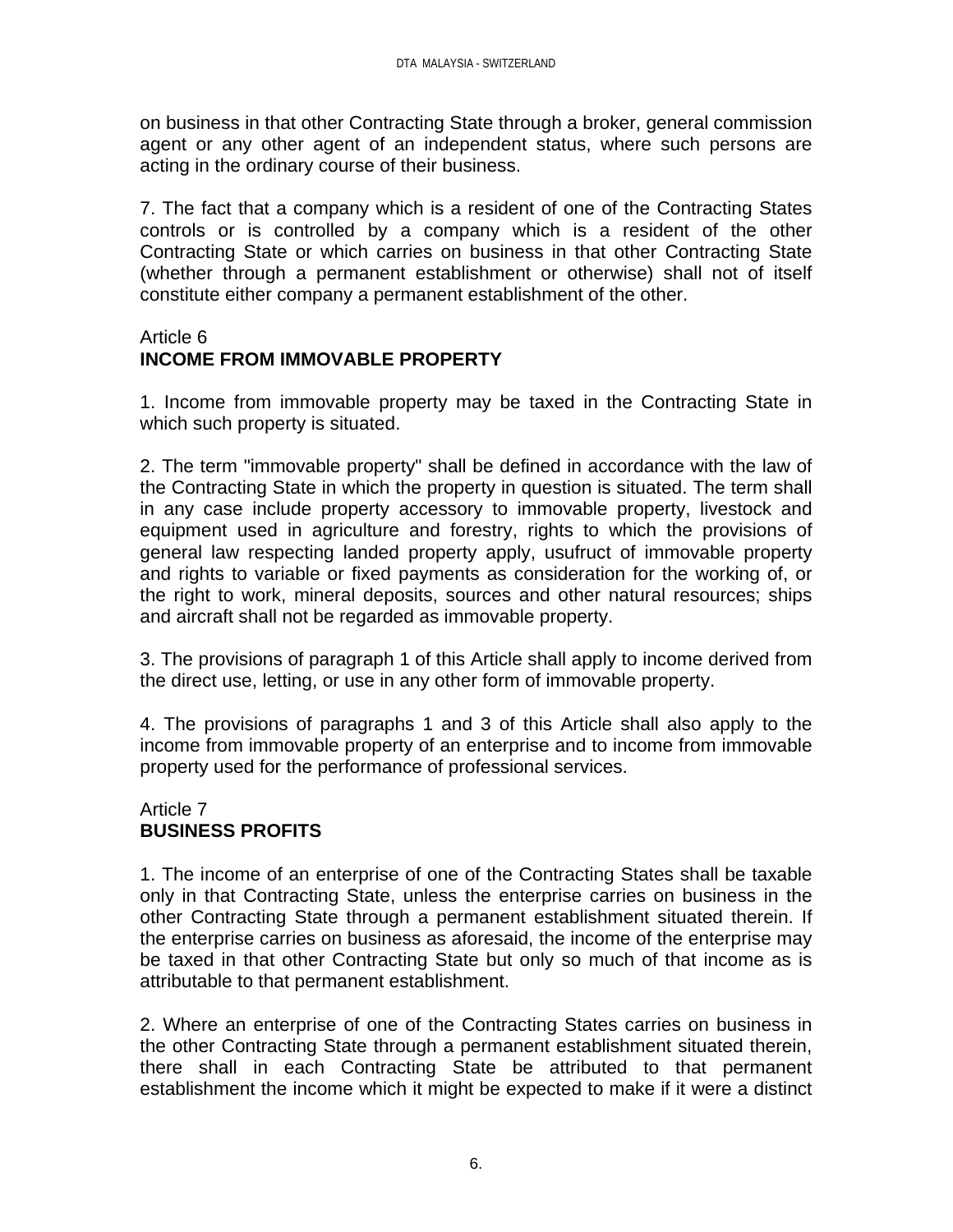and separate enterprise engaged in the same or similar activities under the same or similar conditions and dealing wholly independently with the enterprise of which it is a permanent establishment.

3. In determining the income of a permanent establishment, there shall be allowed as deductions all expenses including executive and general administrative expenses, which would be deductible if the permanent establishment were an independent enterprise, in so far as they are reasonably allocable to the permanent establishment, whether incurred in the Contracting State in which the permanent establishment is situated or elsewhere.

4. Insofar as it has been customary in one of the Contracting States to determine the income to be attributed to a permanent establishment on the basis of an apportionment of the total income of the enterprise to its various parts, nothing in paragraph 2 of this Article shall preclude that Contracting State from determining the income to be taxed by such an apportionment as may be customary; the method of apportionment adopted shall, however, be such that the result shall be in accordance with the principles laid down in this Article.

5. No income shall be attributed to a permanent establishment by reason of the mere purchase by that permanent establishment of goods or merchandise for the enterprise.

6. For the purposes of the preceding paragraphs of this Article, the income to be attributed to the permanent establishment shall be determined by the same method year by year unless there is good and sufficient reason to the contrary.

7. Where income includes items of income which are dealt with separately in other Articles of this Agreement, then the provisions of those Articles shall not be affected by the provisions of this Article.

# Article 8

# **SHIPPING AND AIR TRANSPORT**

1. Income derived by an enterprise of one of the Contracting States from the operation of ships or aircraft in international traffic shall be taxable only in that Contracting State.

2. The provisions of paragraph 1 of this Article shall also apply to income derived from the participation in a pool, a joint business or in an international operating agency.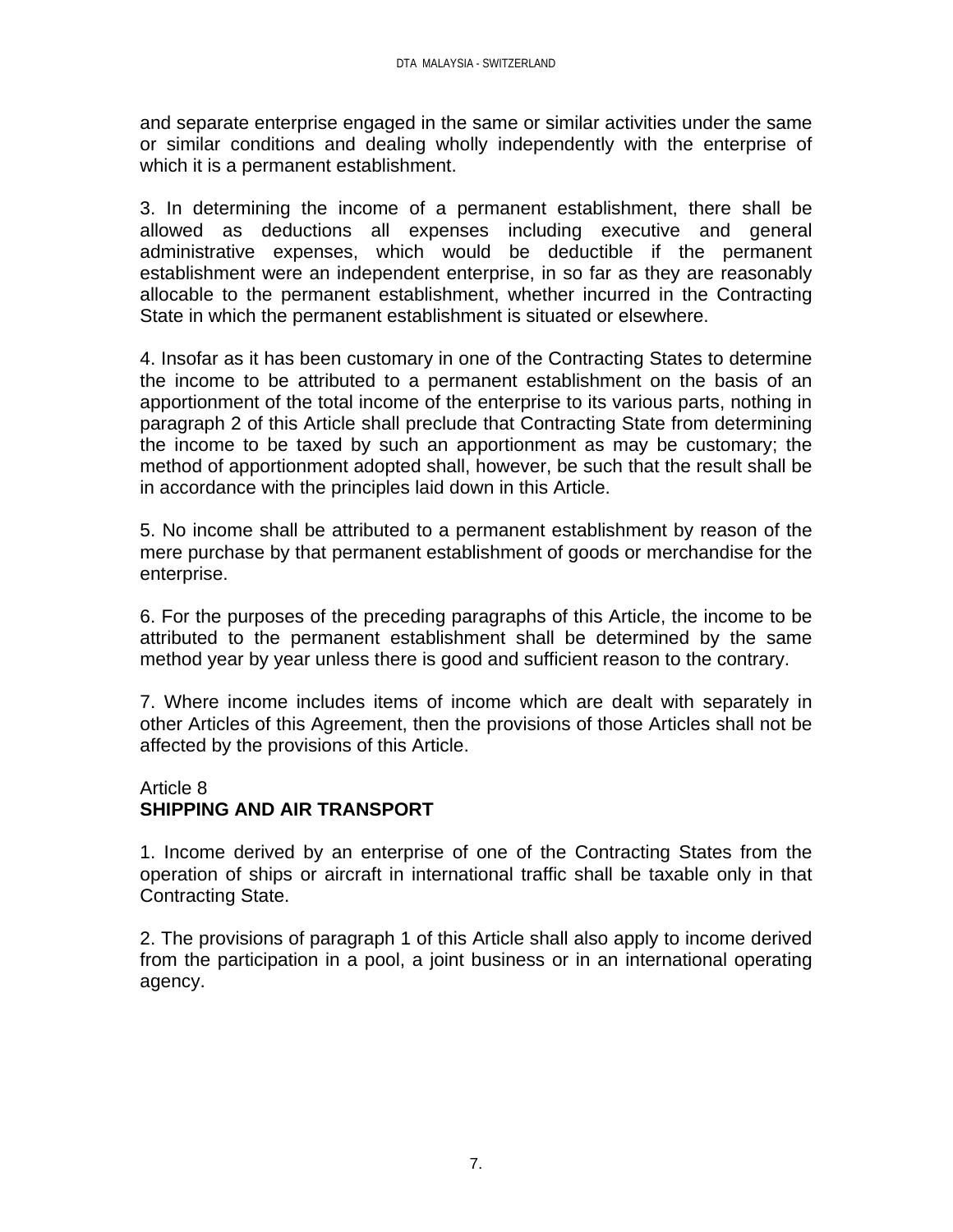#### Article 9 **ASSOCIATED ENTERPRISES**

#### Where:

(a) an enterprise of one of the Contracting States participates directly or indirectly in the management, control or capital of an enterprise of the other Contracting State, or

(b) the same persons participate directly or indirectly in the management, control or capital of an enterprise of one of the Contracting States and of an enterprise of the other Contracting State,

and in either case, conditions are made or imposed between the two enterprises, in their commercial or financial relations, which differ from those which would be made between independent enterprises, then, any income which would but for those conditions have accrued to one of the enterprises, but by reason of those conditions has not so accrued, may be included in the income of that enterprise and taxed accordingly.

#### Article 10 **DIVIDENDS**

1. Dividends paid by a company which is a resident of one of the Contracting States to a resident of the other Contracting State may be taxed in that other Contracting State.

2. Dividends paid by a company which is a resident of Malaysia to a resident of Switzerland shall be exempt from any tax in Malaysia which is chargeable on dividends in addition to the tax chargeable in respect of the income of the company.

3. If after the date of signature of the Agreement the system of taxation in Malaysia applicable to the income and distributions of companies is altered by the introduction of corporation tax (for which no credit is given to the shareholder) and further dividend tax, then Malaysian tax chargeable on dividends paid to a resident of Switzerland shall not exceed:

- (a) 5 per cent of the gross amount of the dividends if the recipient is a company (excluding partnership) which holds directly at least 25 per cent of the capital of the company paying the dividends;
- (b) in all other cases, 15 per cent of the gross amount of the dividends.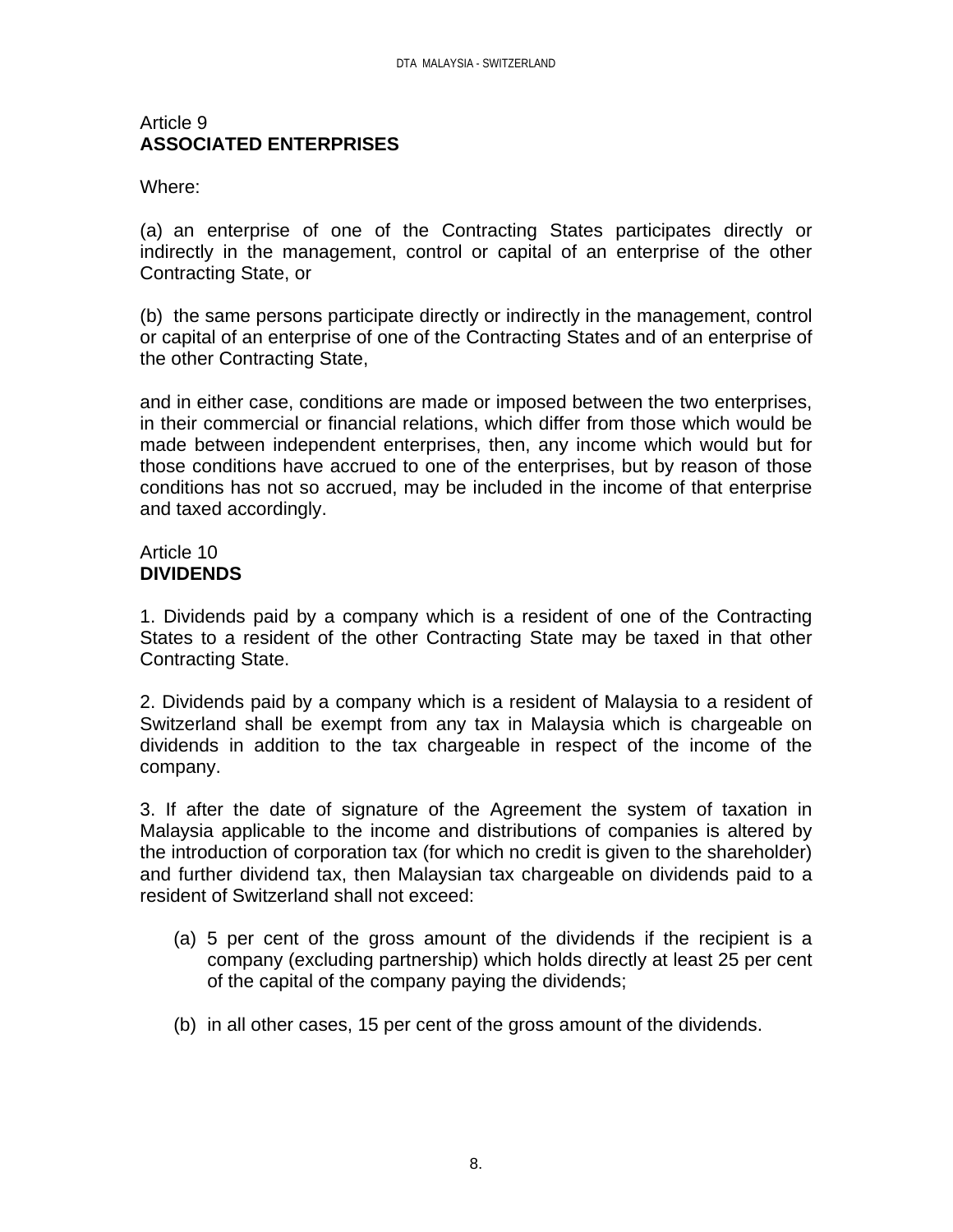4. Dividends paid by a company which is a resident of Switzerland to a resident of Malaysia may be taxed in Switzerland, and according to the law of Switzerland, but the tax so charged shall not exceed:

- (a) 5 per cent of the gross amount of the dividends if the recipient is a company (excluding partnership) which holds directly at least 25 percent of the capital of the company paying the dividends;
- (b) in all other cases, 15 per cent of the gross amount of the dividends.

5. The term "dividends" as used in this Article means income from shares or rights, not being debt-claims, participating in profits or income, as well as income from other corporate rights assimilated to income from shares by the taxation law of the Contracting State of which the company making the distribution is a resident.

6. The provisions of paragraphs 1, 2, 3 and 4 of this Article shall not apply if the recipient of the dividends, being a resident of one of the Contracting States, has in the other Contracting State, of which the company paying the dividends is a resident, a permanent establishment with which the holding by virtue of which the dividends are paid is effectively connected. In such a case, the provisions of Article 7 shall apply.

7. Where a company which is a resident of one of the Contracting States derives income from the other Contracting State, that other Contracting State may not impose any tax on the dividends paid by the company to persons who are not residents of that other Contracting State, or subject the company's undistributed profits to a tax on undistributed profits, even if the dividends paid or the undistributed profits consist wholly or partly of profits or income arising in such other Contracting State.

8. Dividends paid by a company which is a resident of Malaysia shall include dividends paid by a company which is a resident of Singapore which for purpose of those dividends has declared itself to be a resident of Malaysia, but shall not include dividends paid by a company which is a resident of Malaysia which for the purpose of those dividends has declared itself to be a resident of Singapore.

# Article 11 **INTEREST**

1. Interest arising in one of the Contracting States and paid to a resident of the other Contracting State may be taxed in that other Contracting State.

2. However, such interest may be taxed in the Contracting State in which it arises, and according to the law of that Contracting State, but the tax so charged shall not exceed 10 per cent of the gross amount of the interest.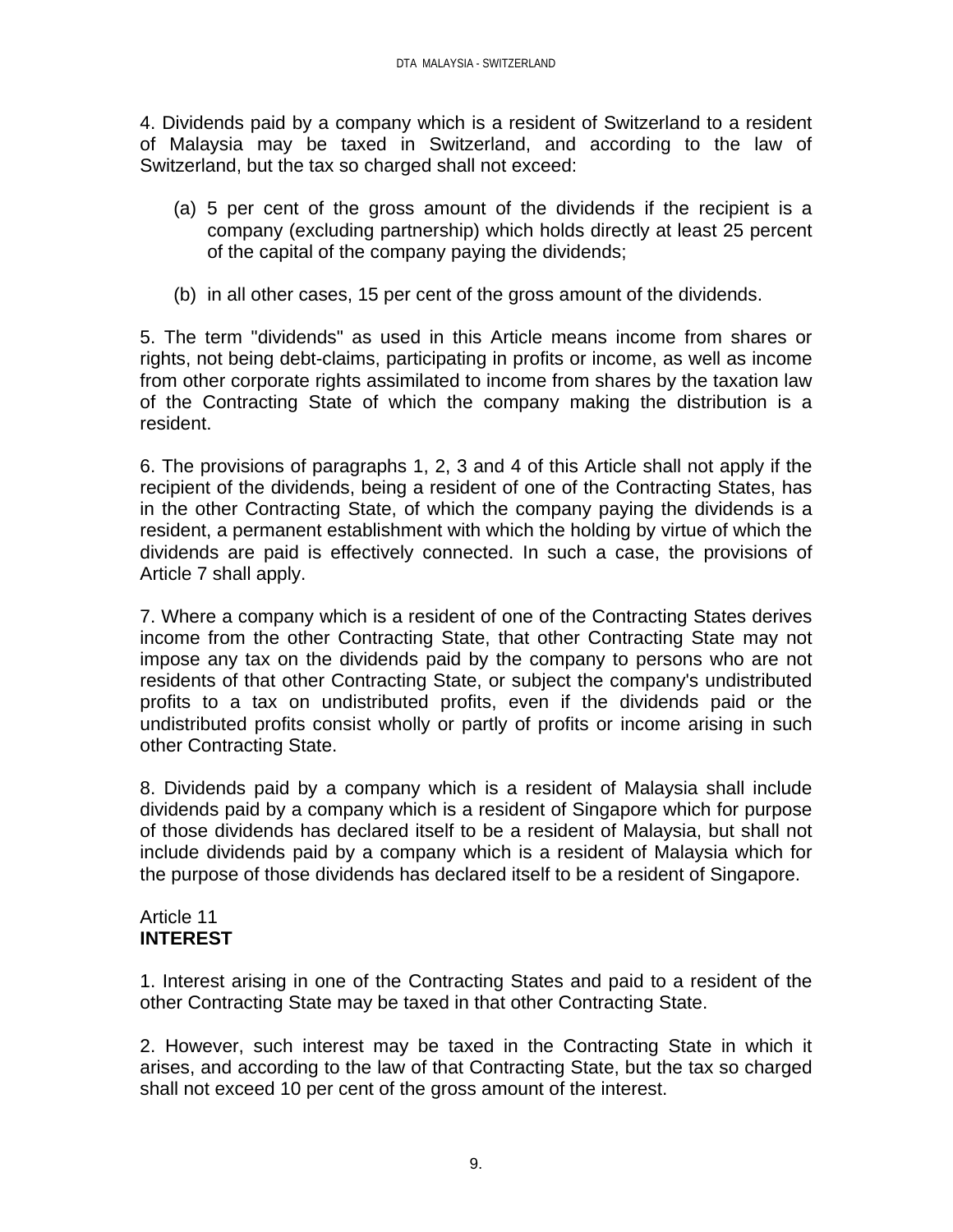3. Notwithstanding the provisions of paragraph 2 of this Article, interest arising in Malaysia and paid to a resident of Switzerland shall be exempt from Malaysian tax if the loan or other indebtedness in respect of which the interest is paid is an approved loan. The term "approved loan" means any loan or other indebtedness approved by the competent authority of Malaysia.

4. The term "interest" as used in this Article means income from Government securities, bonds or debentures, whether or not secured by mortgage and whether or not carrying a right to participate in profits, and other debt-claims of every kind as well as all other income assimilated to income from money lent by the taxation law of the Contracting State in which the income arises.

5. Interest shall be deemed to arise in one of the Contracting States when the payer is that Contracting State itself, a political subdivision or a local or statutory authority thereof or a resident of that Contracting State. Where, however, the person paying the interest, whether he is a resident of one of the Contracting States or not, has in one of the Contracting States a permanent establishment in connection with which the indebtedness on which the interest is paid was incurred and such interest is borne by such permanent establishment, then such interest shall be deemed to arise in the Contracting State in which the permanent establishment is situated.

6. The provisions of paragraphs 1, 2 and 3 of this Article shall not apply if the recipient of the interest, being a resident of one of the Contracting States, has in the other Contracting State in which the interest arises a permanent establishment with which the debt-claim from which the interest arises is effectively connected. In such a case, the provisions of Article 7 shall apply.

7. Where, owing to a special relationship between the payer and the recipient or between both of them and some other person, the amount of the interest paid, having regard to the debt-claim for which it is paid, exceeds the amount which would have been agreed upon by the payer and the recipient in the absence of such relationship, the provisions of this Article shall apply only to the lastmentioned amount. In that case, the excess part of the payments shall remain taxable according to the law of each Contracting State, due regard being had to the other provisions of this Agreement.

# Article 12 **ROYALTIES**

1. Royalties arising in one of the Contracting States and paid to a resident of the other Contracting State may be taxed in that other Contracting State.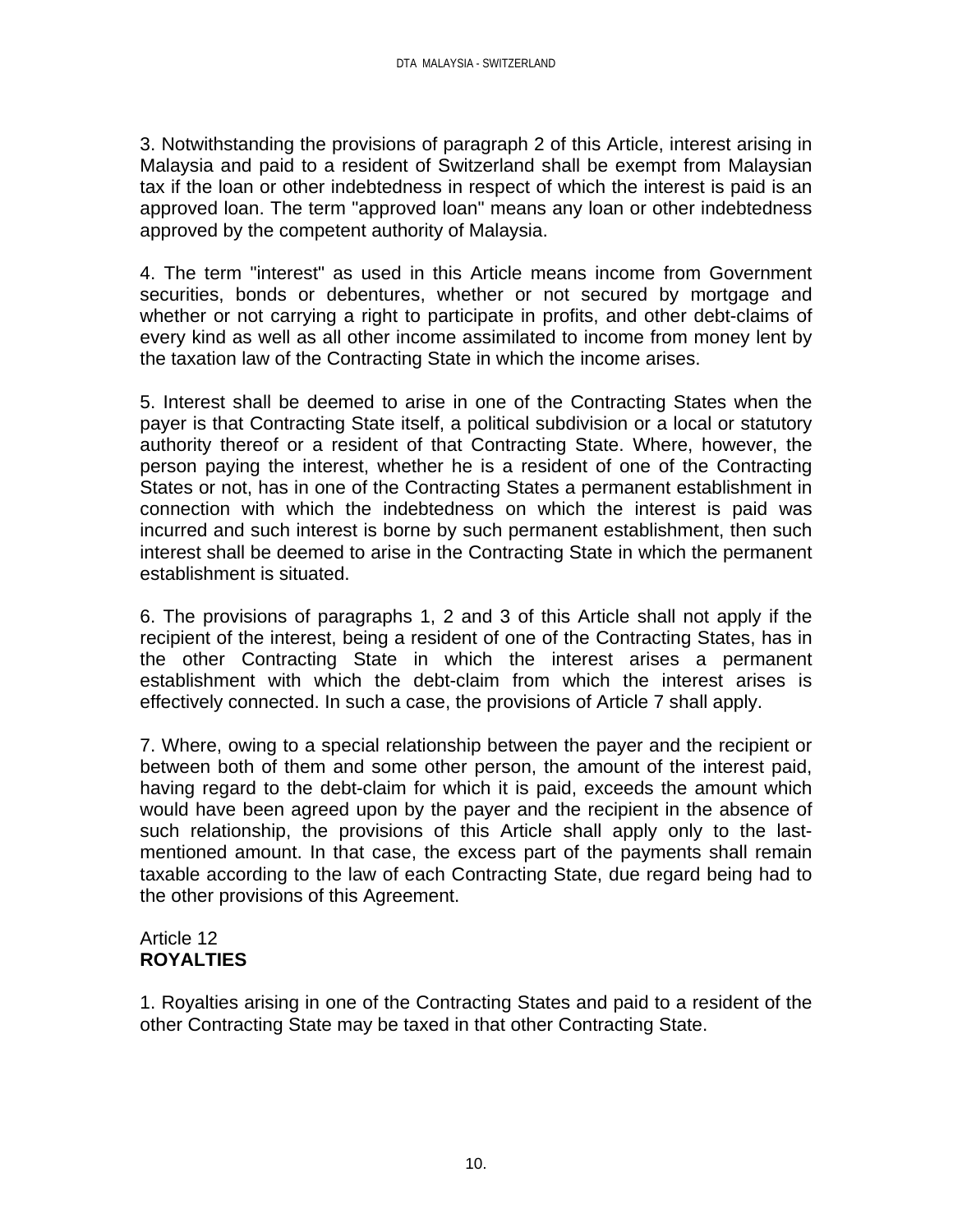2. However, such royalties may be taxed in the Contracting State in which they arise, and according to the law of that Contracting State, but the tax so charged shall not exceed 10 per cent of the gross amount of the royalties.

3. Notwithstanding the provisions of paragraph 2 of this Article, royalties arising in Malaysia and paid to a resident of Switzerland shall be exempt from Malaysian tax if the royalties are approved by the competent authority of Malaysia.

4. The term "royalties" as used in this Article means payments of any kind received as consideration for the use of, or the right to use any copyright of literary, artistic or scientific work, any patent, trade mark, design or model, plan, secret formula process or for the use of, or the right to use, industrial, commercial or scientific equipment, or for information concerning industrial, commercial or scientific experience.

5. Royalties shall be deemed to arise in one of the Contracting States when the payer is that Contracting State itself, a political subdivision or a local or statutory authority thereof or a resident of that Contracting State. Where, however, the person paying the royalties, whether he is a resident of one of the Contracting States or not, has in one of the Contracting States a permanent establishment in connection with which the liability to pay the royalties was incurred and such royalties are borne by such permanent establishment, then such royalties shall be deemed to arise in the Contracting State in which the permanent establishment is situated.

6. The provisions of paragraphs 1, 2 and 3 of this Article shall not apply if the recipient of the royalties, being a resident of one of the Contracting States, has in the other Contracting State in which the royalties arise a permanent establishment with which the right or property giving rise to the royalties is effectively connected. In such a case, the provisions of Article 7 shall apply.

7. Where, owing to a special relationship between the payer and the recipient or between both of them and some other person, the amount of the royalties paid, having regard to the use, right or information for which they are paid, exceeds the amount which would have been agreed upon by the payer and the recipient in the absence of such relationship, the provisions of this Article shall apply only to the last-mentioned amount. In that case, the excess part of the payments shall remain taxable according to the law of each Contracting State, due regard being had to the other provisions of this Agreement.

# Article 13 **CAPITAL GAINS**

1. Gains from the alienation of immovable property, as defined in paragraph 2 of Article 6, may be taxed in the Contracting State in which such property is situated.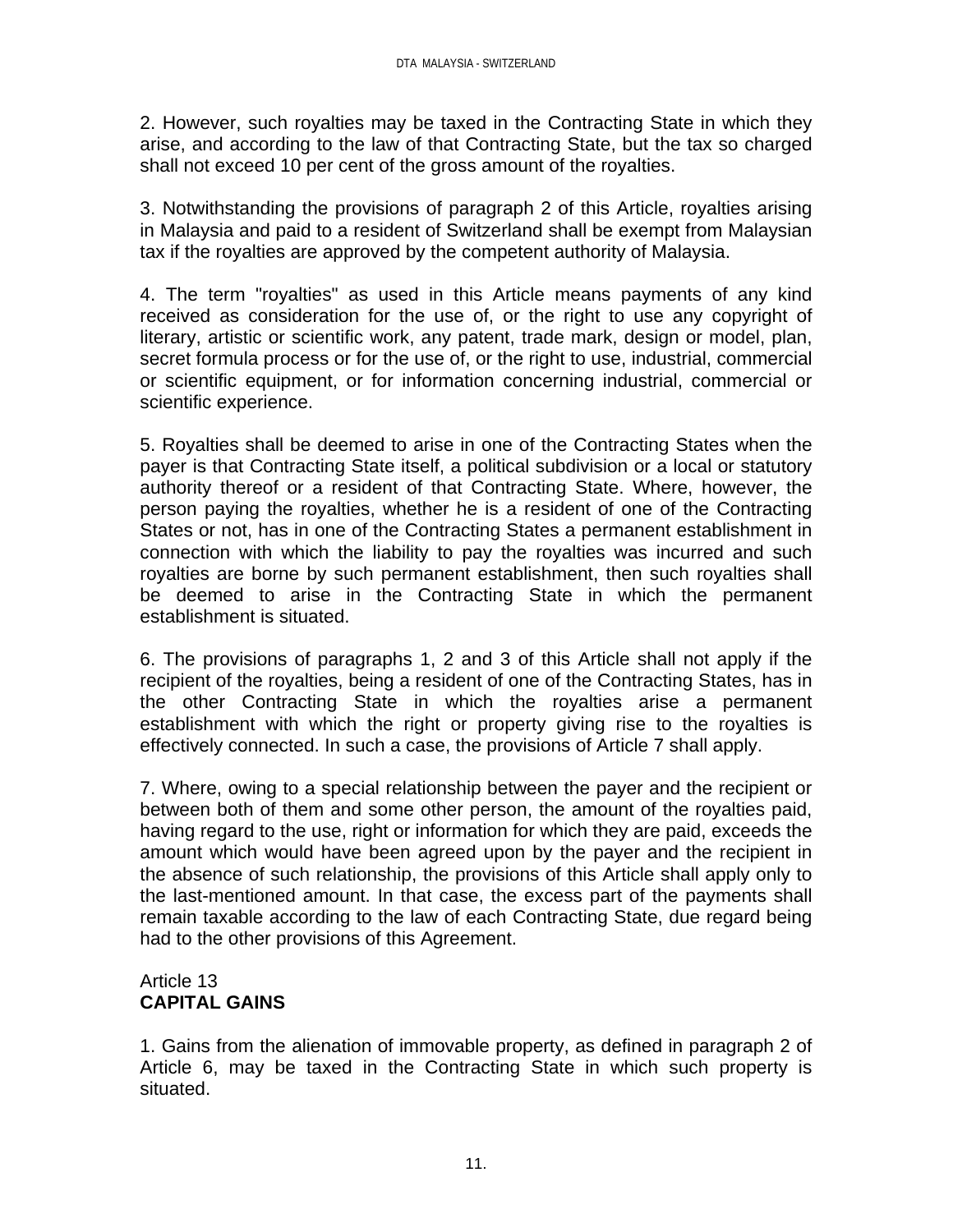2. Gains from the alienation of movable property forming part of the business property of a permanent establishment which an enterprise of one of the Contracting States has in the other Contracting State, including such gains from the alienation of such a permanent establishment (alone or together with the whole enterprise), may be taxed in the other Contracting State. However, gains derived by a resident of one of the Contracting States from the alienation of ships and aircraft operated in international traffic and movable property pertaining to the operation of such ships and aircraft shall be taxable only in that Contracting State.

3. Gains from the alienation of any property other than those mentioned in paragraphs 1 and 2 of this Article, shall be taxable only in the Contracting State of which the alienator is a resident.

# Article 14 **PERSONAL SERVICES**

1. Subject to the provisions of paragraph 1 of Article 15 and Articles 16, 17, 18, 19 and 20, salaries, wages and other similar remuneration in respect of an employment as well as income in respect of professional services or other independent activities of a similar character, derived by a resident of one of the Contracting States shall be taxable only in that Contracting State, unless the employment, services or activities are exercised or performed in the other Contracting State. If the employment, services or activities are so exercised or performed, such remuneration or income as is derived therefrom may be taxed in that other Contracting State.

2. Notwithstanding the provisions of paragraph 1 of this Article, remuneration or income derived by a resident of one of the Contracting States in respect of an employment, services or activities exercised or performed in any calendar year in the other Contracting State shall be taxable only in the first-mentioned Contracting State if:

- (a) the recipient is present within that other Contracting State for a period or periods not exceeding in the aggregate 183 days during the calendar year concerned; and
- (b) the services or activities are exercised or performed for or on behalf of a person who is not a resident of that other Contracting State; and
- (c) the remuneration or income is not directly deductible from the income of a permanent establishment which the person has in that other Contracting State.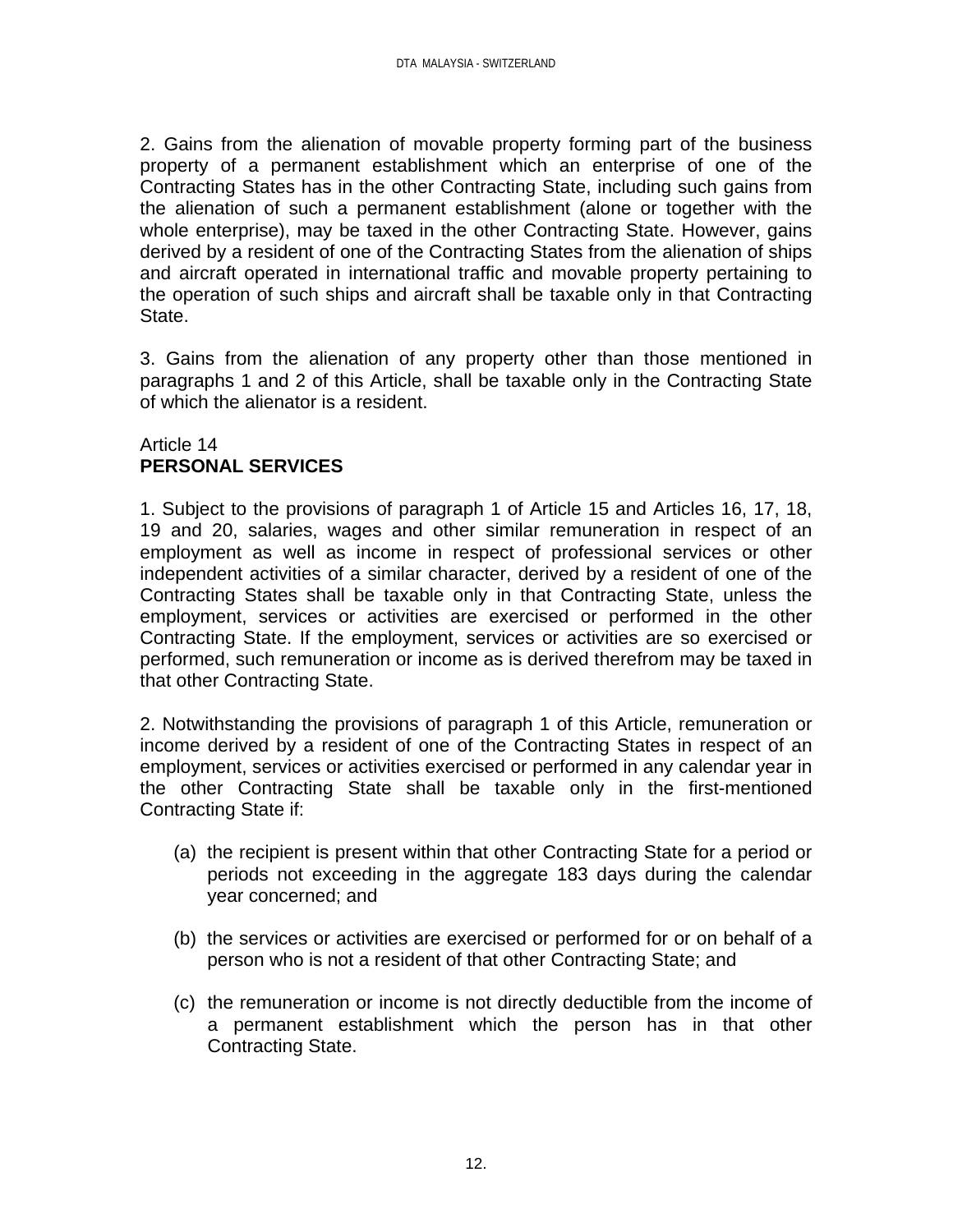3. Notwithstanding the preceding provisions of this Article, remuneration in respect of an employment exercised aboard a ship or aircraft operated in international traffic by an enterprise of one of the Contracting States may be taxed in that Contracting State.

### Article 15 **DIRECTORS' FEES**

1. Directors' fees and similar payments derived by a resident of one of the Contracting States in his capacity as a member of the board of directors of a company which is a resident of the other Contracting State may be taxed in that other Contracting State.

2. However, the provisions of Article 14 shall apply to any remuneration derived by such member of the board of directors of such company in respect of services rendered to the company in any capacity other than as such director.

# Article 16 **ARTISTES AND ATHLETES**

1. Notwithstanding the provisions of Article 14, income derived by entertainers, such as theatre, motion picture, radio or television artistes, and musicians, and by athletes, being resident of one of the Contracting States from their personal activities as such exercised in the other Contracting State may be taxed in that other Contracting State, unless the activities in that other Contracting State are supported wholly or substantially from public funds of the first-mentioned Contracting State, a political subdivision or a local authority thereof.

2. The provisions of paragraph 1 of this Article shall also apply, notwithstanding the provisions of Articles 7 and 14, to income in respect of personal activities of such an entertainer or athlete which accrues not to that entertainer or athlete but to another person.

#### Article 17 **PENSIONS AND ANNUITIES**

Any pension (other than a pension of the kind referred to in Article 18) and other similar remuneration paid to a resident of a Contracting State in consideration of past employment or any annuity paid to such a resident shall be taxable only in that Contracting State.

# Article 18 **GOVERNMENT REMUNERATION AND PENSION**

1. Remuneration, other than a pension, paid by or out of funds created by one of the Contracting States, a political subdivision, a local authority or a statutory body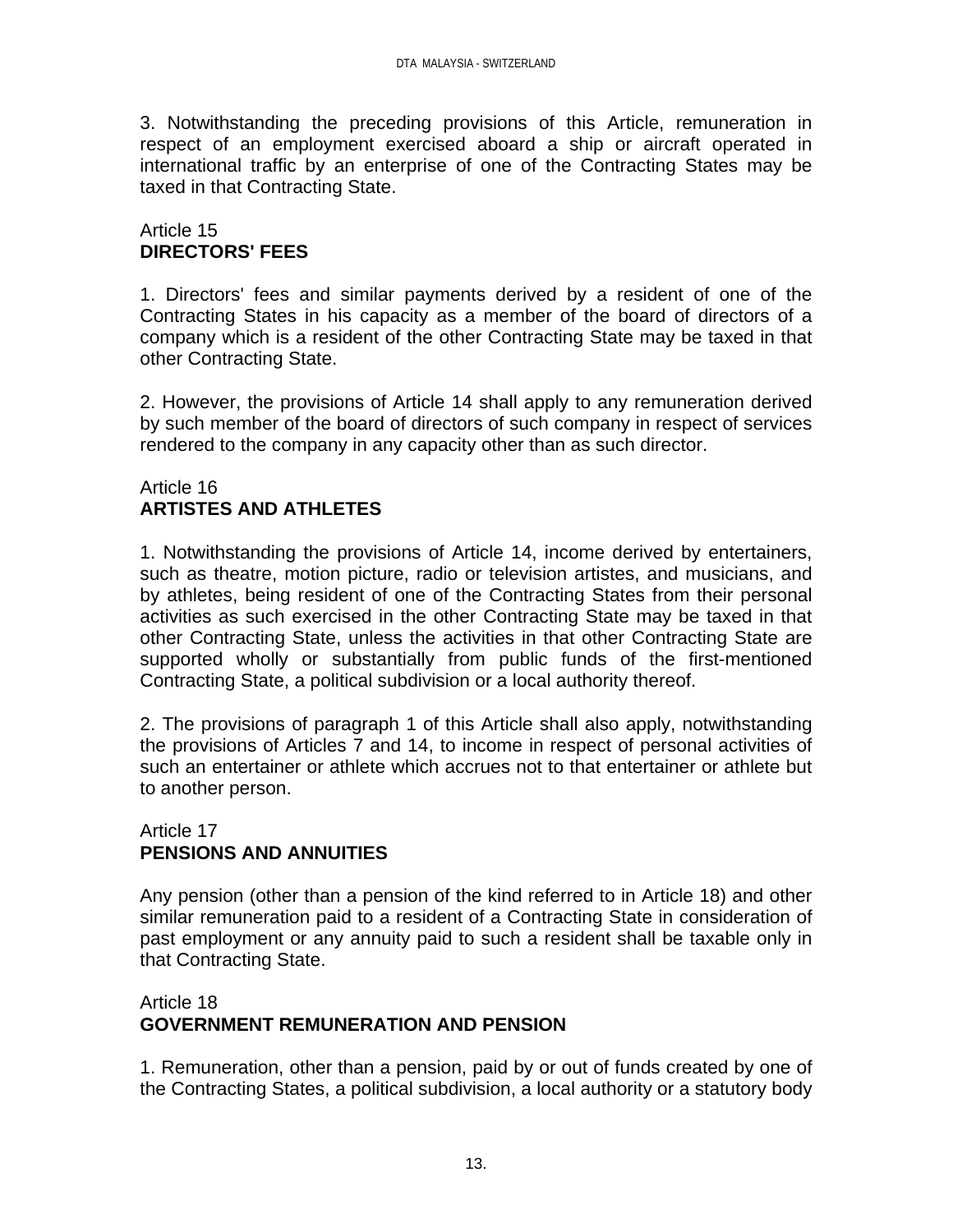thereof to any individual who is a national of that Contracting State in respect of services rendered to that Contracting State, political subdivision, local authority or statutory body in the other Contracting State in the discharge of functions of a governmental nature shall be taxable only in the first-mentioned Contracting State.

2. The provisions of Article 14 shall, however, apply to remuneration in respect of services rendered in connection with any trade or business carried on by a Contracting State, a political subdivision, a local authority or a statutory body thereof.

3. Any pension paid by or out of funds created by one of the Contracting States, a political subdivision, a local authority or a statutory body thereof to any individual in respect of past services rendered to that Contracting State, political subdivision, local authority or statutory body in the discharge of functions of a governmental nature shall be taxable only in that Contracting State.

#### Article 19 **PROFESSORS AND TEACHERS**

An individual who is a resident of one of the Contracting States immediately before making a visit to the other Contracting State, and who at the invitation of that other Contracting State or a university, college, school or other similar recognised educational institution in that other Contracting State, visits that other Contracting State for a period not exceeding two years solely for the purpose of teaching or research or both at such educational institution shall be exempt from tax in that other Contracting State on his remuneration for such teaching or research.

#### Article 20 **STUDENTS**

1. Payments which a student or business apprentice who is or was formerly a resident of one of the Contracting States and who is present in the other Contracting States solely for the purpose of his education or training receives for the purpose of his maintenance, education or training shall not be taxed in that other Contracting State.

2. An individual who is or was formerly a resident of one of the Contracting States and who is present in the other Contracting State for the purpose of study, research or training or of acquiring technical, professional or business experience and who exercises in that other Contracting State an employment for a period or periods not exceeding in the aggregate twelve months shall be exempt from tax in that other Contracting State on remuneration in respect of this employment provided that such employment is directly related to his studies, research, training or acquiring of experience and that the remuneration from that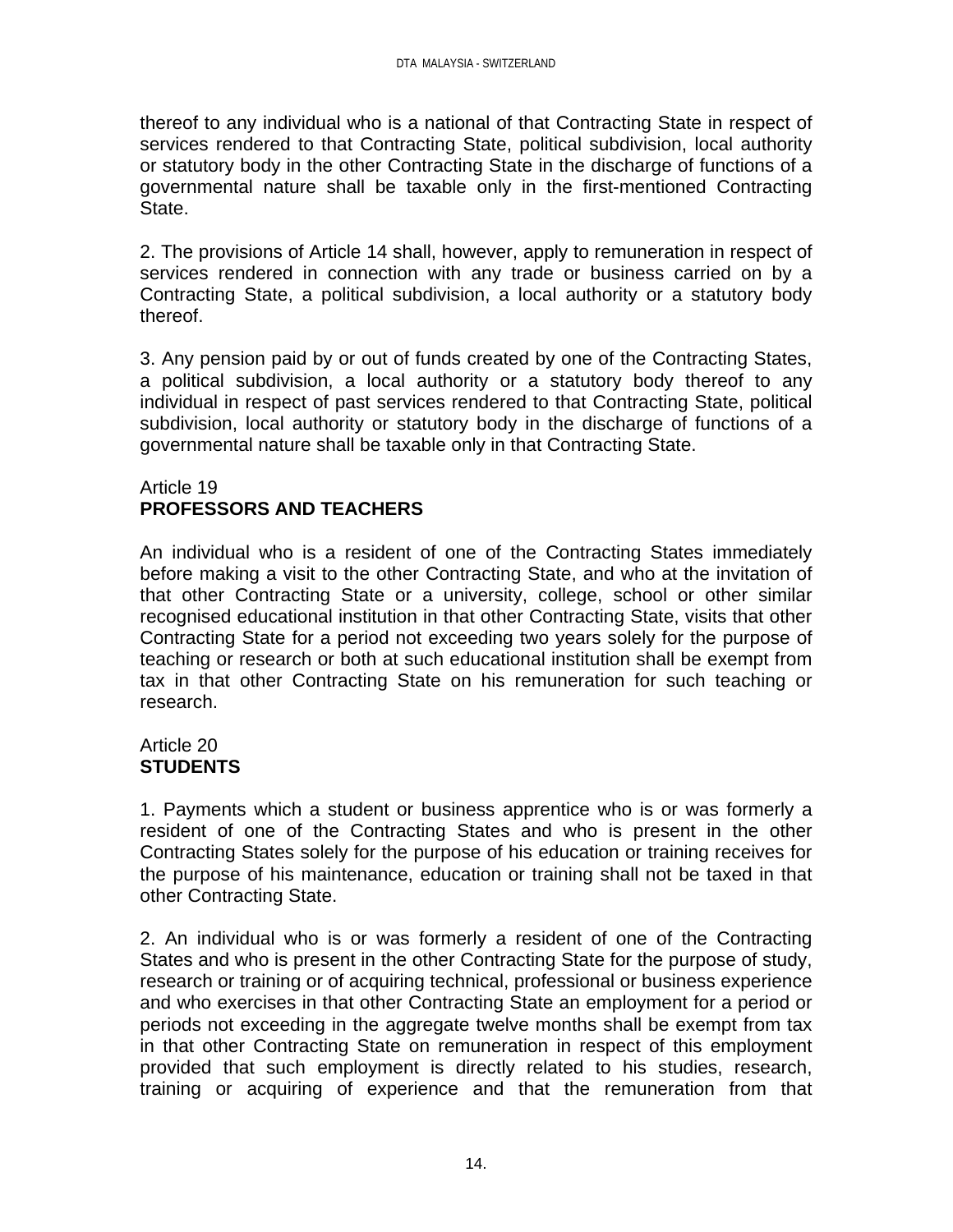employment does not exceed 12,000 Swiss francs or the equivalent thereof in Malaysian currency at the official rate of exchange.

# Article 21 **METHODS FOR ELIMINATION OF DOUBLE TAXATION**

1. Subject to the provisions of the law of Malaysia regarding the allowance as a credit against Malaysian tax of tax payable in any country other than Malaysia, the amount of Swiss tax payable under the law of Switzerland and in accordance with the provisions of this Agreement by a resident of Malaysia in respect of income from sources within Switzerland which has been subjected to tax in both Malaysia and Switzerland shall be allowed as a credit against Malaysian tax payable in respect of such income, but in an amount not exceeding that portion of Malaysian tax which such income bears to the entire income chargeable to Malaysian tax.

2. Where a resident of Switzerland derives income which, in accordance with the provisions of this Agreement, may be taxed in Malaysia, Switzerland shall, subject to the provisions of paragraphs 3, 4 and 5 of this Article, exempt such income from tax but may, in calculating tax on the remaining income of that resident, apply the rate of tax which would have been applicable if the exempted income had not been so exempted.

3. Where a resident of Switzerland derives dividends, interest or royalties which, in accordance with the provisions of Articles 10, 11 and 12, may be taxed in Malaysia, Switzerland shall allow, upon request, a relief to such resident. The relief may consist of:

- (a) a deduction from the tax on income of that resident of an amount equal to the tax levied in Malaysia in accordance with the provisions of Articles 10, 11 and 12; such deduction shall not, however, exceed that part of the Swiss income tax, as computed before the deduction is given, which is appropriate to the income which may be taxed in Malaysia; or
- (b) a lump sum reduction of the Swiss tax; or
- (c) a partial exemption of such dividends, interest or royalties from Swiss tax, in any case consisting at least of the deduction of the tax levied in Malaysia from the gross amount of the dividends, interest or royalties.

Switzerland shall determine the applicable relief and regulate the procedure in accordance with the Swiss provisions relating to the carrying out of international conventions of the Swiss Confederation for the avoidance of double taxation.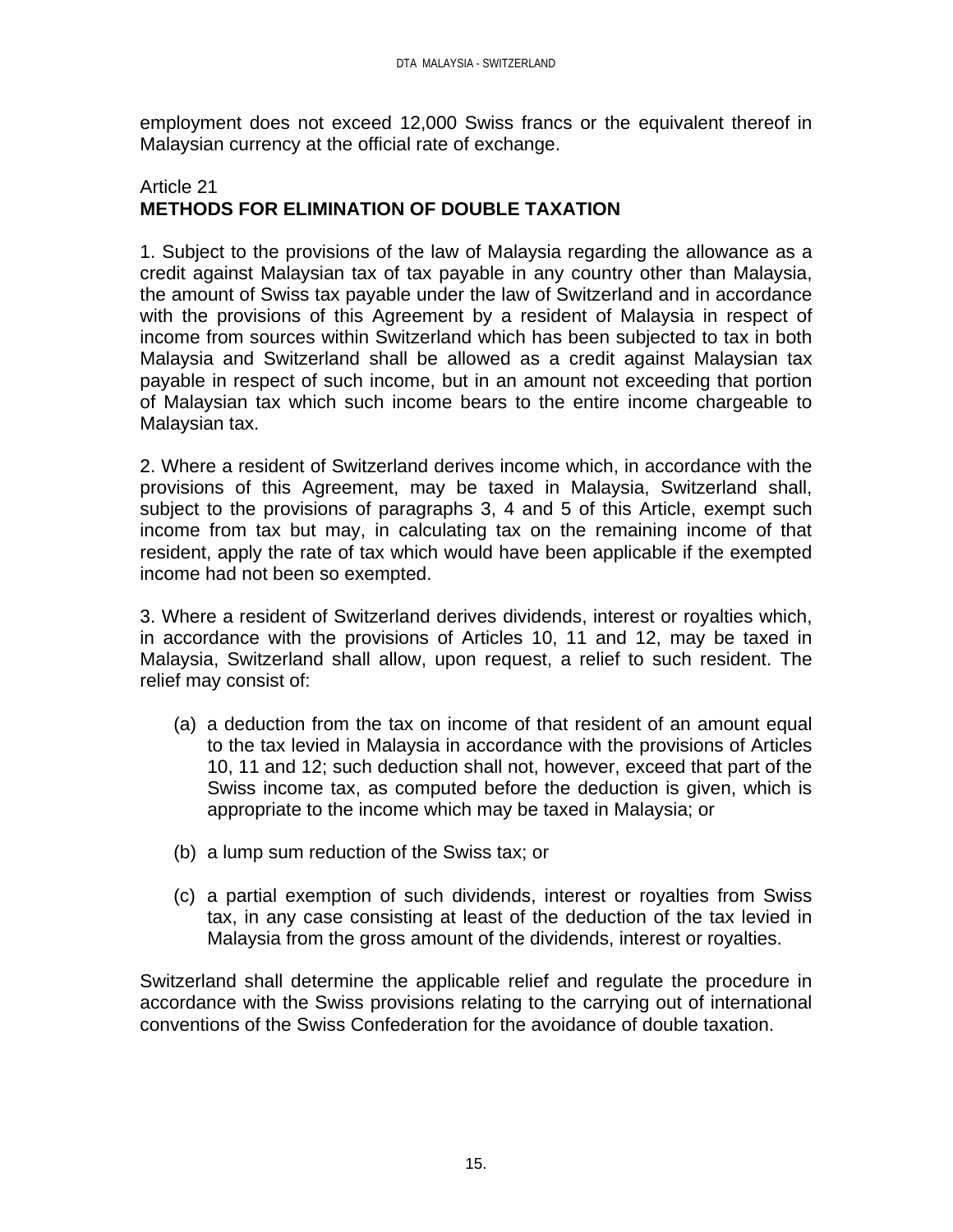4. Switzerland shall take into account for the relief provided for in paragraph 3 of this Article and amount equal to 10 per cent of the net amount of the dividends, as long as paragraph 2 of Article 10 applies.

5. Where a resident of Switzerland derives interest dealt with in paragraph 3 of Article 11 or royalties dealt with in paragraph 3 of Article 12 from Malaysia, Switzerland shall allow, upon request, a relief to such resident of an amount equal to 10 per cent of the gross amount of the interest or royalties. The provisions of paragraph 3 of this Article shall apply accordingly.

6. A company which is a resident of Switzerland and which derives dividends from a company which is a resident of Malaysia shall be entitled, for the purposes of Swiss tax with respect to such dividends, to the same relief which would be granted to it if the company paying the dividends were a resident of Switzerland.

# Article 22 **NON-DISCRIMINATION**

1. The nationals of one of the Contracting States shall not be subject in the other Contracting State to any taxation or any requirement connected therewith which is other or more burdensome than the taxation and connected requirements to which nationals of that other Contracting State in the same circumstances and under the same conditions are or may be subjected.

2. The taxation on a permanent establishment which an enterprise of one of the Contracting States has in the other Contracting State shall not be less favourably levied in that other Contracting State than the taxation levied on enterprises of that other Contracting State carrying on the same activities in the same circumstances and under the same conditions.

3. Enterprises of one of the Contracting States, the capital of which is wholly or partly owned or controlled, directly or indirectly, by one or more residents of the other Contracting State, shall not be subjected in the first-mentioned Contracting State to any taxation or any requirement connected therewith which is other or more burdensome than the taxation and connected requirements to which other similar enterprises of that first-mentioned Contracting State are or may be subjected in the same circumstances and under the same conditions.

4. Nothing contained in this Article shall be construed as obliging one of the Contracting States to grant to individuals not resident in that Contracting State any of the personal allowances, reliefs and reductions for tax purposes which are by law available only to residents of that Contracting State.

5. Nothing contained in this Article shall be construed as obliging one of the Contracting States to grant to nationals of the other Contracting State not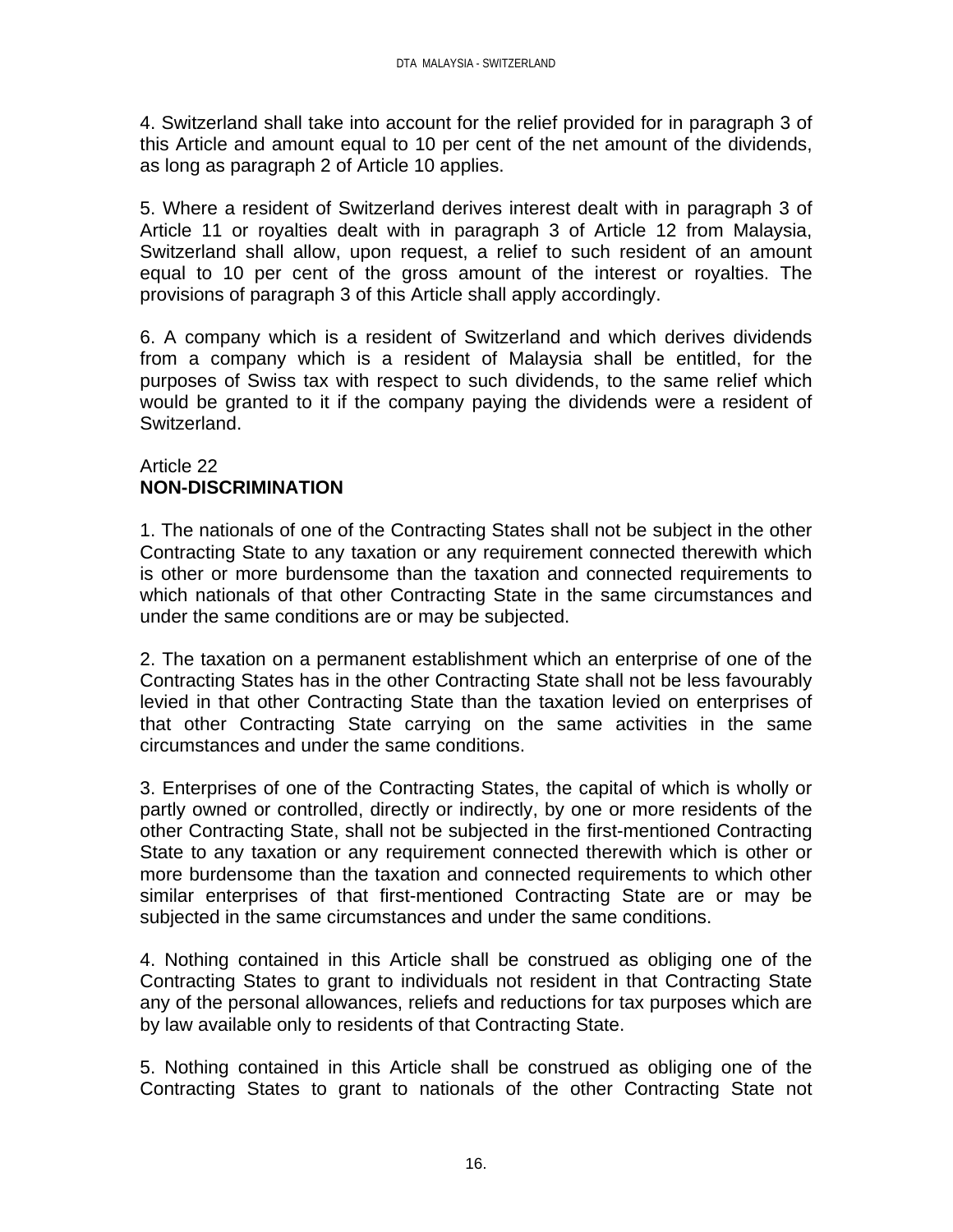resident in the first-mentioned Contracting State those personal allowances, reliefs and reductions for tax purposes which are by law available only to nationals of the first-mentioned Contracting State or to such other persons specified therein who are not resident in that Contracting State.

6. In this Article the term "taxation" means taxes which are the subject of this Agreement.

# Article 23 **MUTUAL AGREEMENT PROCEDURE**

1. Where a resident of one of the Contracting States considers that the actions of one or both of the Contracting States result or will result in taxation not in accordance with this Agreement, he may, notwithstanding the remedies provided by the taxation laws in force in the Contracting States, present his case to the competent authority of the Contracting State of which he is a resident.

2. The competent authority of the first-mentioned Contracting State shall endeavour, if the objection appears to it to be justified and if it is not itself able to arrive at an appropriate solution, to resolve that case by mutual agreement with the competent authority of the other Contracting State with a view to the avoidance of taxation which is not in accordance with this Agreement.

3. The competent authorities of the Contracting States shall endeavour to resolve by mutual agreement any difficulties or doubts arising as to the interpretation or application of this Agreement. They may also consult together for the elimination of double taxation in cases not provided for in this Agreement.

4. The competent authorities of the Contracting States may communicate with each other directly for the purposes of giving effect to the provisions of this Agreement.

# Article 24 **DIPLOMATIC AND CONSULAR OFFICIALS**

1. Nothing in this Agreement shall affect the fiscal privileges of diplomatic and consular officials under the general rules of international law or under the provisions of special agreements.

2. This Agreement shall not apply to International Organisations, to organs or officials thereof and to persons who are members of a diplomatic or consular mission of a third State, being present in one of the Contracting States and not treated in either Contracting State as residents in respect of taxes on income.